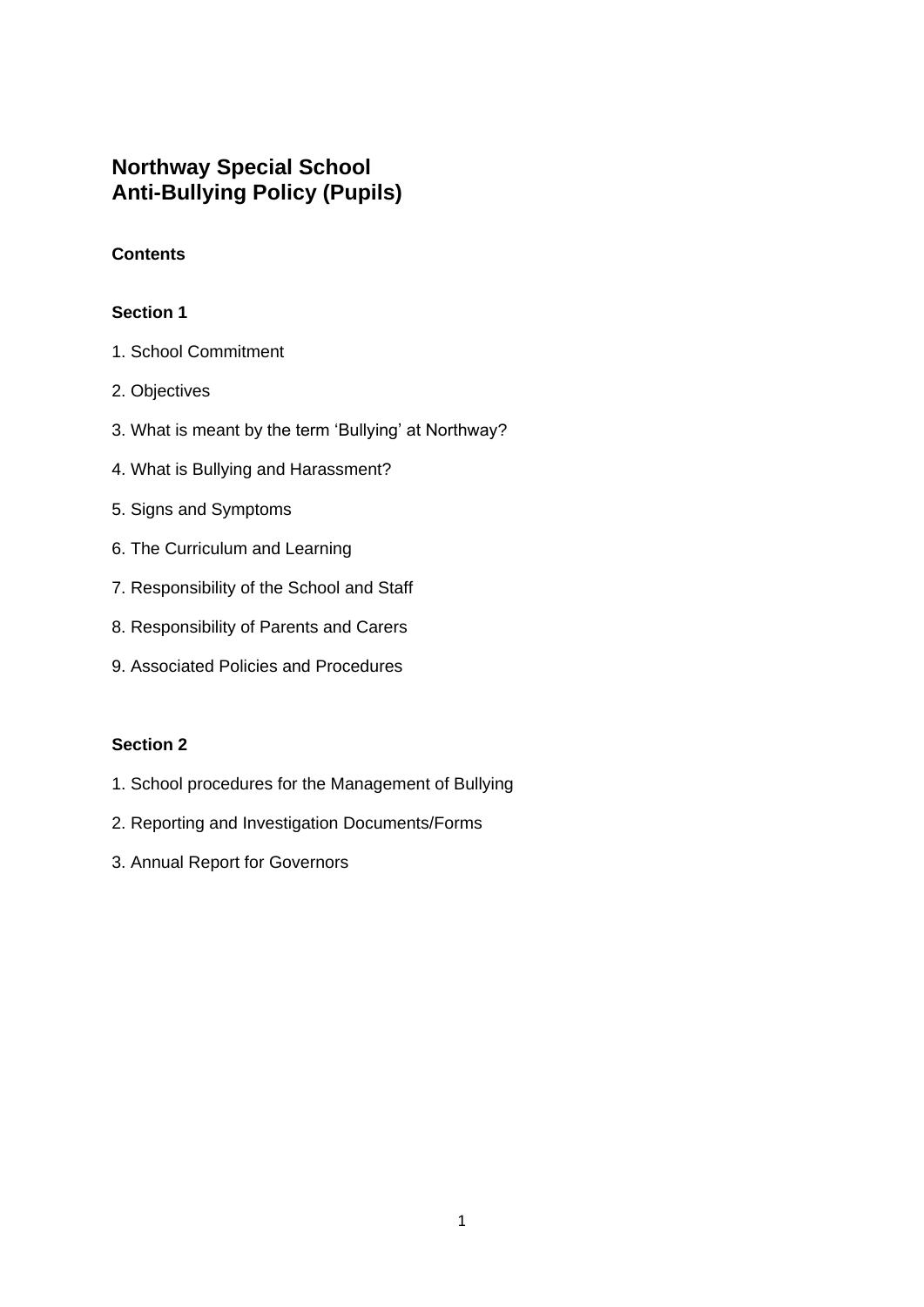# **Northway Special School Anti-Bullying Policy (Pupils)**

## **1. Commitment**

The Governors and Staff at Northway School are committed to providing a safe and secure school environment for all our pupils and staff. It is not an expectation of the school that staff or pupils are subjected to physical or verbal abuse or harassment in any form. The Governors and Staff believe that effective teaching and learning occurs when pupils and staff feel safe and happy and free from anxiety and stress that arises from violent, aggressive or bullying behaviour.

All the pupils at Northway School have special educational needs and may present additional disabilities, e.g. multiple learning difficulties, sensory, physical, medical need, A.S.C, challenging behaviour or any combination of these. Our approach to anti-bullying therefore needs to take into consideration on the one hand, the impact of inappropriate behaviours on our physically and emotionally vulnerable pupils, while on the other, the influence of specific types of special needs on the behaviour of some children. While the school recognises this dilemma it is also dedicated to combating both the rare cases of 'true bullying' that may occur and the possible, while unintentional, incidents that may make pupils feel threatened, unsafe or afraid. The school will act promptly and firmly to combat bullying and aspects of behaviours that may impact upon the emotional and well-being of all, whenever and wherever it occurs.

Where appropriate, pupils will be made aware of how they can draw their concerns about bullying to the attention of staff in the confidence that these will be carefully investigated and, if substantiated, taken seriously and acted upon. All staff will be made aware of their responsibilities for ensuring the safety of more vulnerable pupils who, because of the impact of their special needs or additional language issues, are unable to communicate any issues that arise.

# **2. Objectives**

To inform all Governors, teaching and non-teaching staff, volunteers, parents and pupils of the following:-

- An understanding of the concept of bullying and its broader definition within Northway School;
- The school policy procedures and reporting guidelines relating to incidents and concerns relating to the wider concepts of 'bullying' at Northway;
- The importance of providing a safe and secure environment for all pupils and staff.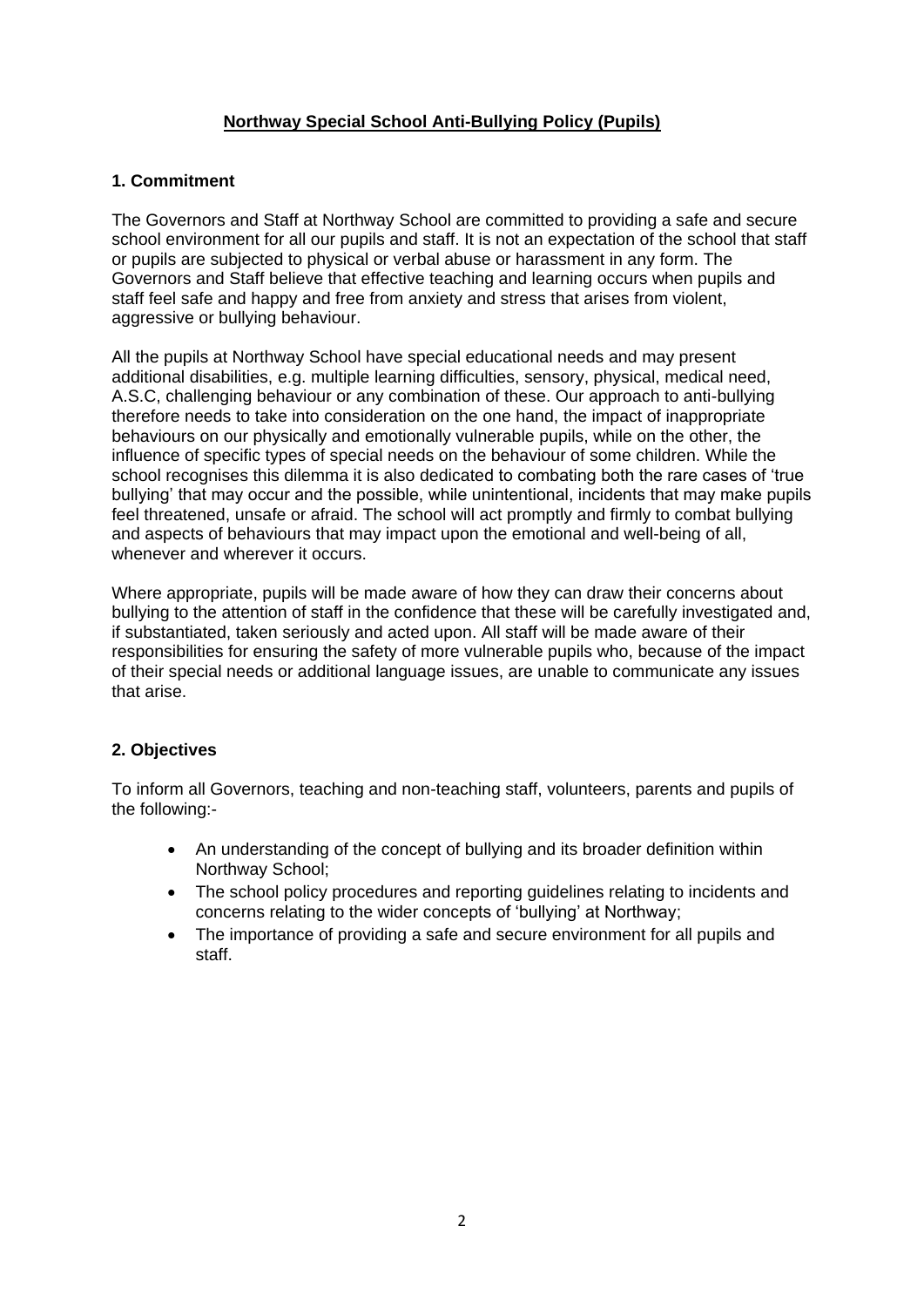## **3. What do we mean by "Bullying" at Northway?**

The school distinguishes between the inappropriate behaviours to others that arise through the impact of special educational needs and associated social or behavioural problems and those that occur through bullying. While not underestimating the impact of any inappropriate behaviour on the physical and emotional well-being of the recipient, the approach to the management of bullying will differ. (Please see Behaviour Policies and Procedures). Although this policy relates to the management of bullying within the school, inappropriate behaviours that impact on the physical and emotional welfare of others is unacceptable whatever the cause or context and will be addressed immediately.

## **4. What is Bullying and Harassment?**

Bullying and harassment may occur between pupils, between staff at all levels, from pupils to staff, or staff to pupils. In all cases it is profoundly hurtful, disruptive and not conducive to effective teaching and learning. This policy deals with pupil to pupil incidents of bullying and harassment only. Where pupils or parents allege harassment by staff, the Head teacher should investigate.

Bullying occurs where somebody knowingly commits an unwelcome act (either verbal or physical) towards an individual or group. Harassment is a form of bullying where the intention of the unwelcome act is to cause insult or injury for specific reasons connected to the recipient's identity.

### **Definition:-**

Bullying has been defined in Government policy and accepted in law as:

### *Deliberate, hurtful behaviour repeated over a period of time and in circumstances where it is difficult for those being bullied to defend themselves.*

Bullying behaviour may present itself through:-

- Violent physical attacks, i.e. kicking, biting, scratching, punching, hair pulling etc.
- Threats, teasing,
- Interfering with belongings,
- Prejudice due to sexual orientation and/or gender re-assignment,
- Racially offensive conduct.
- Cyber bullying,
- Ridicule,
- The invasion of privacy,
- Prejudice due to religion and/or belief,
- Vandalism and intimidation.
- Deliberate name calling.
- Excluding others from games and activities.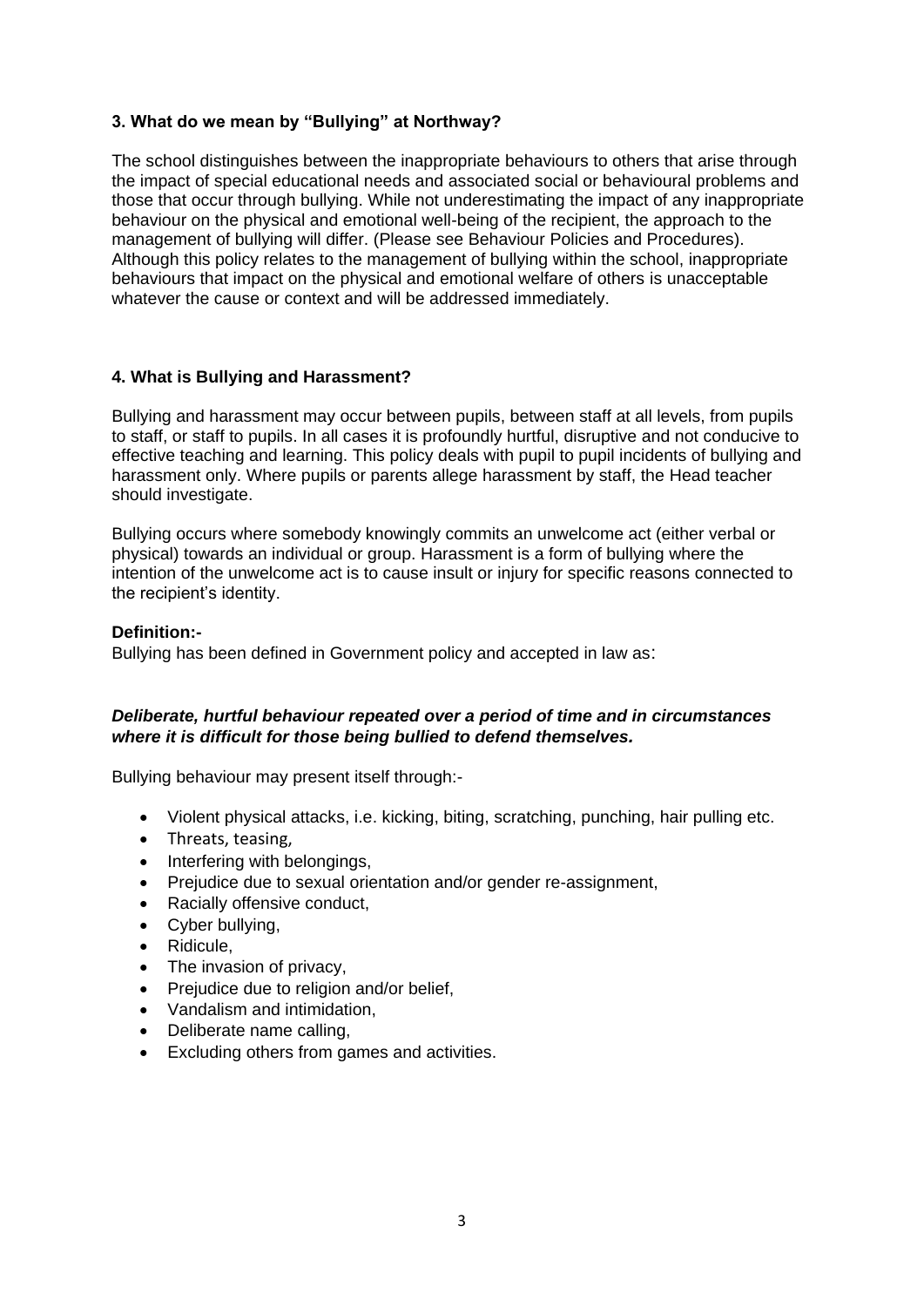## **5. Signs and Symptoms**

A child may indicate by signs or behaviour that he/she is being bullied or feels threatened. Adults must be aware of these possible signs and they should immediately inform the Head teacher or the safeguarding lead of their concerns:

- Changes in normal routines or behaviour,
- Shows by their behaviour they are frightened of others, i.e. defensive behaviour,
- Is unwilling to go to school,
- Clings to adults.
- Becomes withdrawn, anxious, or lacking in confidence,
- Starts stammering,
- Develops poor sleeping patterns,
- Feels ill in the morning,
- Deterioration in school work,
- Has unexplained cuts and bruises,
- Becomes aggressive, disruptive or unreasonable,
- Stops eating,
- Disclosures to staff.

### **These signs and behaviours may indicate other problems, but bullying should be considered a possibility and should be investigated.**

### **6. The Curriculum and Learning**

Issues associated with bullying and its management will form part of the PSHE curriculum schemes of work, these may involve:-

- Developing appropriate interactional and social skills,
- Exploring feelings and emotions,
- Exploring the impact of a person's behaviour on others,
- Exploring the hurt bullying behaviour may have on others,
- Role play to explore such feelings,
- Being kind to others, sharing,
- Developing group skills,
- Developing strategies that address challenging bullying behaviour,
- Not allowing someone to be deliberately left out of a group,
- Telling a member of staff what is happening.
- Telling the bullying student that they disapprove of his or her actions,
- At all times staff will promote and model co-operative behaviour and anti-bullying values,
- Discussions and agreement of school, class and playground rules (golden rules),
- Identifying and celebrating individual differences and talents and promoting mutual respect for all.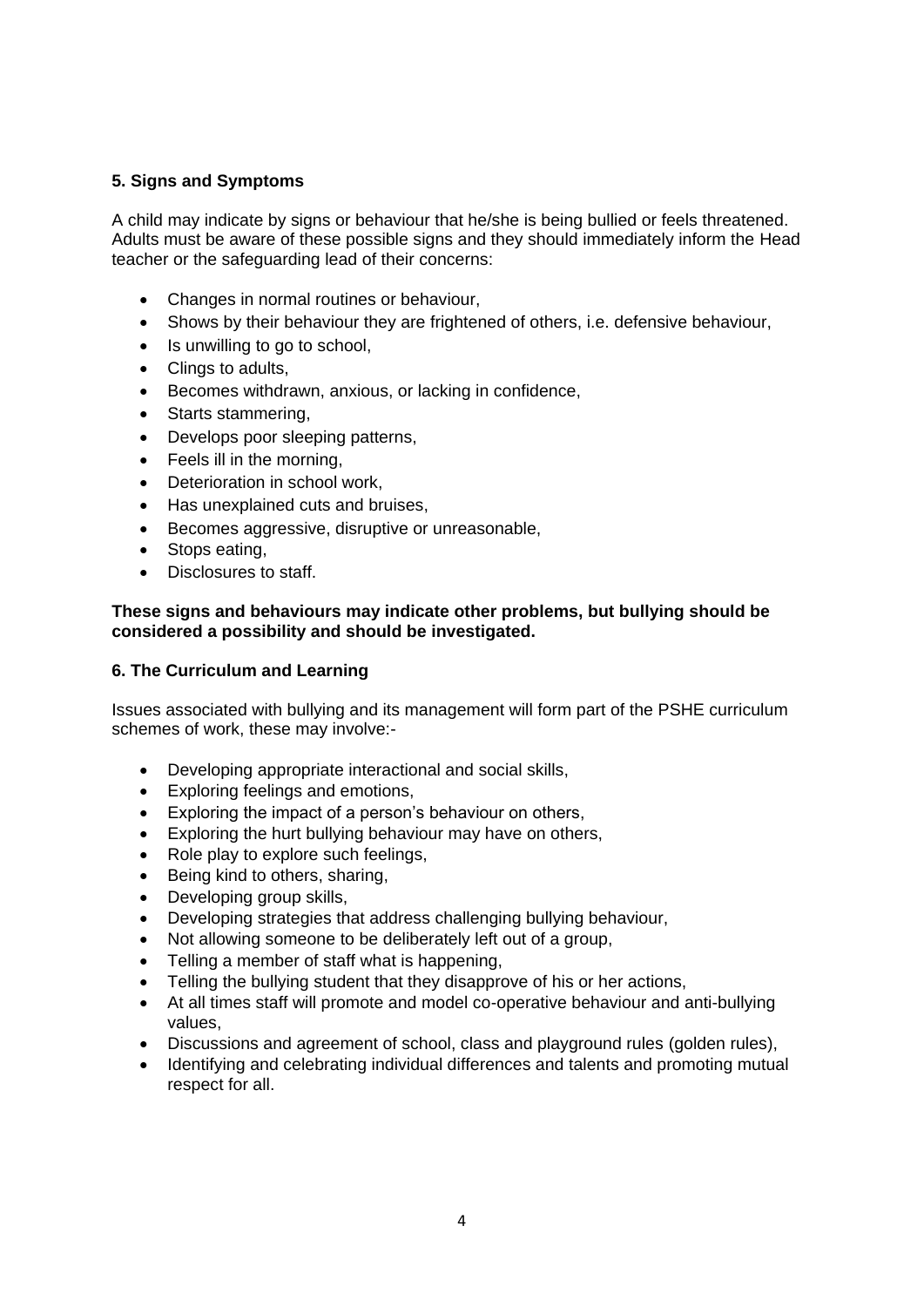## Other Awareness Raising Activities

Many occasions during school can be used to raise awareness of bullying, its effects and how to handle being bullied. These include playtimes, assemblies, R.E., circle time, PSHE, and drama.

# **7. Responsibilities of the School and Each Individual Member of Staff**

The school and each individual member of staff have a responsibility to:-

- Have a clear understanding of the school policy,
- Provide a safe and secure environment for all,
- Respond promptly, report and record issues of bullying,
- Promote through the curriculum the development of appropriate responses to inappropriate behaviour and an awareness of the impact of one's own behaviour on others,
- Provide/attend appropriate training opportunities.

## **8. Responsibilities of Parents/Carers**

- Report any concerns immediately to the school,
- To be alert to and inform the school about significant behaviour changes and signs of distress to their children,
- Commit to the home/school contract, and abide by that agreement,
- to work in partnership with the school on encouraging positive behaviour, valuing differences and promoting a sensitivity to others;
- Inform staff of changes in individual pupil circumstances which may affect the ways in which pupils respond to school life.

### **9. Associated Policies and Procedures:**

The general principles and procedures presented in this policy are also supported through the following documents:-

- Behaviour Policies
- Child Protection Policy
- Safeguarding Policy
- Equal Opportunities Policies
- Whistle blowing Policy
- Anti-Bullying Policy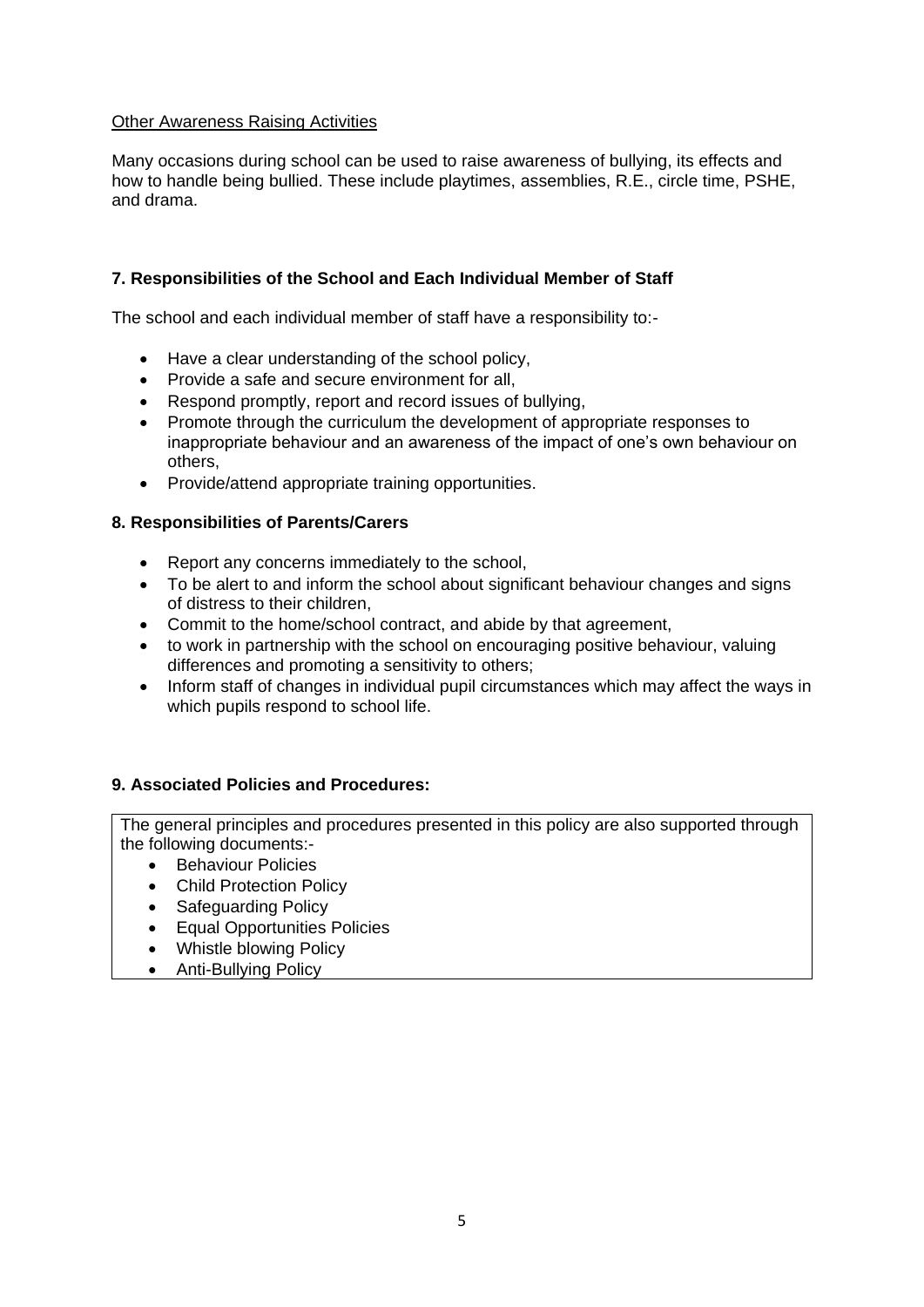# **Section 2**

## **Monitoring**

The effectiveness of this policy will be renewed annually or when the need arises and necessary recommendations for improvement will be made to the Governors.

|                           | <b>Signed</b> | <b>Dated</b> |
|---------------------------|---------------|--------------|
| <b>Chair of Governors</b> |               |              |
| <b>Head Teacher</b>       |               |              |

# **1. School procedures for the Management of Bullying**

- All staff are responsible for implementing this policy and reporting any incidents of bullying immediately to the Head teacher.
- The following procedures must be implemented by all members of staff:-
- Identify and consistently apply school rules, responsibilities and respond to bullying or inappropriate behaviour, to ensure a safe school environment for all.
- View bullying from the perception of the victim and not the bystander.
- All incidents of bullying will be challenged by staff and immediate action taken to secure the safety of the victim.
- Report any incidents or suspected incidents of bullying or unacceptable behaviour to the Head teacher and an investigation will take place.
- For pupils with specific special needs or language problems that make it difficult to raise their concerns or fears, staff must be vigilant to ensure their safety and observe and explore any changes in their behaviour that may result from being bullied.
- For verbal pupils, staff must listen sympathetically to them if a child thinks it is important, it is important.
- In the event of a complaint of bullying, the school will carry out an investigation into the allegation.
- The parents of all pupils involved will normally be informed of the allegation.
- Records will be kept of all such investigations.
- The parents who have made the allegation will be informed of the outcome of the investigation.
- If the school concludes that bullying has taken place then the parents of all children involved will be contacted by the school and a strategy will be agreed to ensure that the bullying is stopped.
- Accurate records of the incident and of any follow up action will be kept within a bound, page-numbered book.